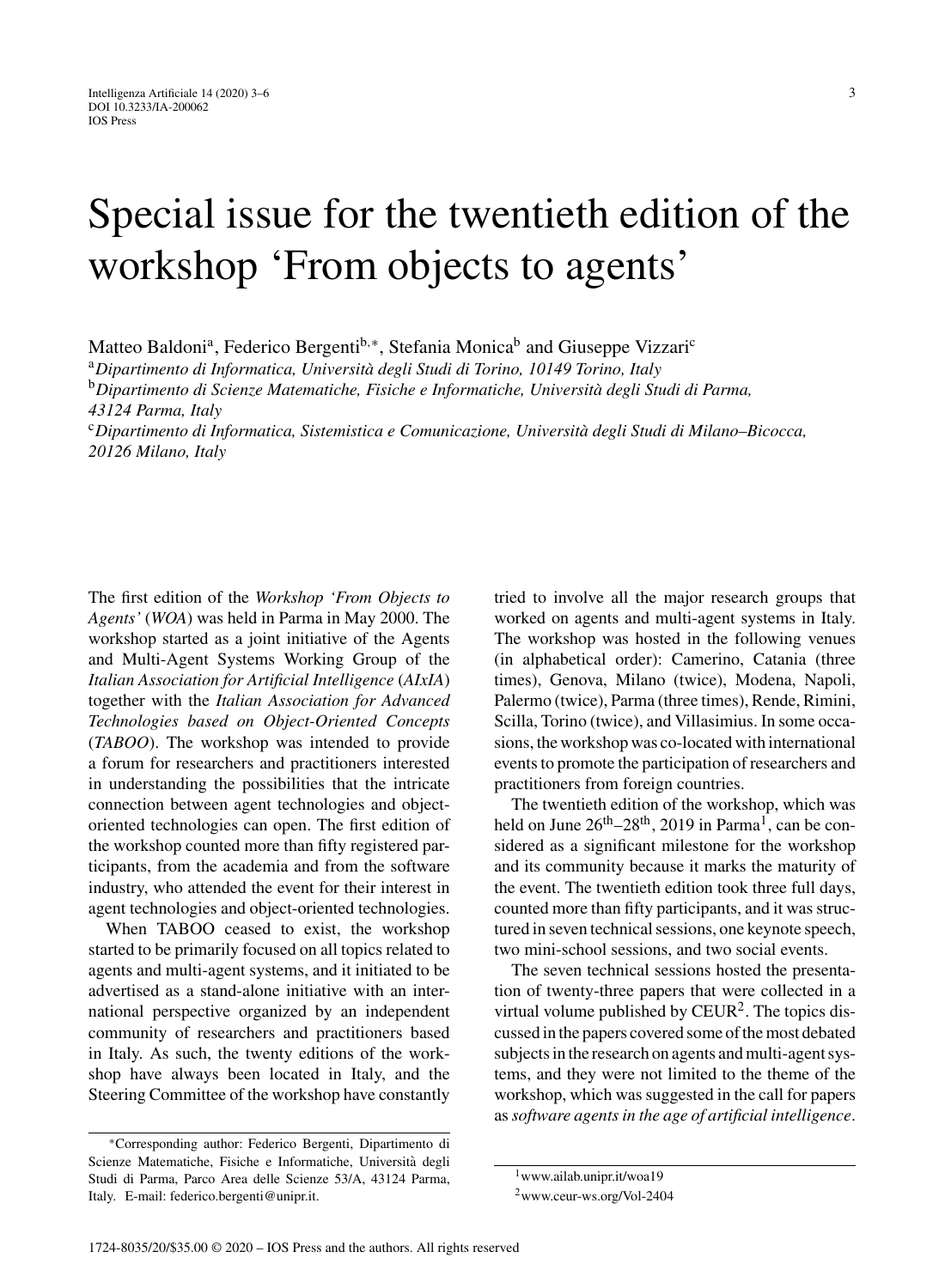The keynote speech was given by Giovanni Rimassa, who admittedly started his career at the first edition of the workshop, and it discussed the role of software agents in the industry, and the multidisciplinary agent-based approach that it underpins in the current world of international collaborative projects. The Steering Committee of the workshop decided to dedicate the keynote speech of the workshop, from the twentieth edition on, to the memory of Fabio Bellifemine, for his propulsive role in the community of software agents and for his consistent participation to the workshop and to its satellite activities. Giovanni Rimassa worked intensively with Fabio Bellifemine, and he was honored that he had the opportunity to give the first keynote speech dedicated to his memory.

The two mini-school sessions were intended to introduce students to selected topics of the research on agents and multi-agent systems, following a solid tradition of the workshop that dates back to 2004. In the first session, Silvia Rossi discussed the role of artificial intelligence for sensing and adaptation in human-robot interaction. In the second session, Francesco De Mola provided a perspective on Industry 4.0, and he discussed the role of artificial intelligence to support a smart factory.

The seven papers collected in this special issue are selected contributions that extend and improve some of the papers presented at the twentieth edition of the workshop. The papers of this special issue also include the outcomes of some of the discussions that followed the presentations at the workshop.

The first paper of this special issue extends [1], and it presents a survey on the integration of symbolic and sub-symbolic techniques for *eXplainable Artificial Intelligence* (*XAI*). The more intelligent systems based on sub-symbolic techniques pervade our everyday lives, the less human can understand them. This is the reason why symbolic approaches are getting more and more attention in the general effort to make artificial intelligence interpretable, explainable, and trustable. The understanding of the current state of the art of artificial intelligence techniques that integrate symbolic and sub-symbolic approaches is then of paramount importance. The paper provides an overview of the main symbolic/sub-symbolic integration techniques, focussing in particular on those that explicitly target XAI systems.

The second paper of the special issue extends [2], and it discusses the use of local trust measures to form agent *Cloud of Things* (*CoT*) groups. The devices that deal with complex tasks usually require powerful hardware capabilities or, as a possible alternative, they require to get the resources that they need on the Cloud. When a device is virtualized on the Cloud, it can take benefit from relying on one or more software agents and on their social skills to mutually interact and cooperate. In particular, in a CoT scenario, where agents cooperate to perform complex tasks, the choice of a partner is a relevant problem. In such a context, when an agent is not capable to perform a reliable choice, then, like in real social communities, it can ask information to other agents that it considers as trustworthy. In order to support agents in their partner choices, the paper proposes a local trust model based on reliability and reputation measures coming from ego networks. The ego networks are used to partition the agents in groups by exploiting trust relationships to allow agents to be associated with reliable partners. To this aim, the paper presents an algorithm to form agent groups by exploiting available local trust measures. The presented results were obtained in a simulated scenario, and they confirm the advantages of the proposed approach.

The third paper of the special issue extends [3], and it discusses the role of trust and autonomy to regulate the users' acceptance of *Internet of Things* (*IoT*) technologies. The success of IoT technologies is undeniable. They are entering more and more in our lives, carrying out increasingly complex tasks. However, there are still a few problems that need to be solved. For instance, it is not given that the users will be prepared to afford all the automation that IoT devices will offer or that such a level of automation will be compatible with the users' cognitive attitudes and goals. The paper starts analyzing which reasons undermine the acceptance of IoT systems, and then it proposes a possible solution, taking into account not just user-device interaction but also device-device interaction. Since the complexity of the tasks that the user asks may require the cooperation of some devices to be realized, the regulation of this relationship represents a necessary step for this technology. The first contribution of the paper is the characterization of the autonomy a user can grant to an IoT device. The second contribution is a theoretical model to deal with users and to stimulate users' acceptance, taking also into account a possible, collaborative organizational structure, to manage the creation of groups and the partners' selection process.

The fourth paper of this special issue extends [4], and it discusses the use of interval arithmetic to support effective indoor positioning of software agents. The provision of advanced location-based services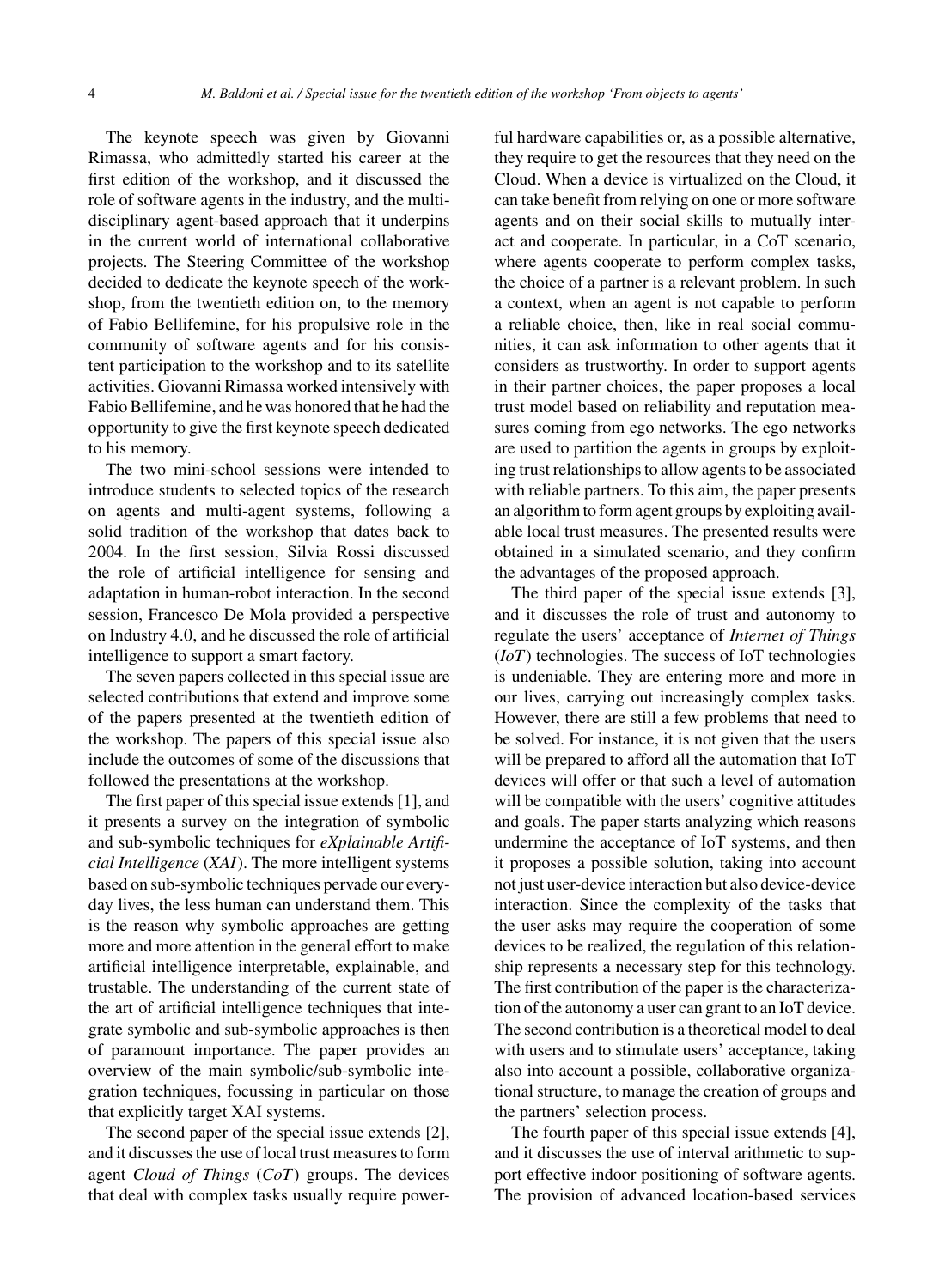in indoor environments is based on the possibility of estimating the positions of mobile devices with sufficient accuracy and robustness. An algorithm to allow a software agent hosted on a mobile device to estimate the position of its device in a known indoor environment is proposed in the paper under the ordinary assumption that fixed beacons are installed in the environment at known locations. Rather than making use of geometric considerations to estimate the position of the device, the proposed algorithm first transforms the localization problem into a related optimization problem, which is then solved by means of interval arithmetic to provide the agent with accurate and robust position estimates. The adopted approach solves a major problem that severely limits the accuracy of the position estimates that ordinary geometric algorithms provide when the beacons are positioned to maximize line-of-sight coverage. Experimental results confirm that the proposed algorithm provides position estimates that are independent of the positions of the beacons, and they show that the algorithm outperforms a well-known geometric algorithm that was selected to validate results.

The fifth paper of the special issue extends [5], and it deals with the problem of eliciting cities points of interest from people movements and the related problem of suggesting effective itineraries. When a person visits an unknown city that has multiple interesting locations, it is not so easy to find a location that is lively and convenient to visit in a given time-frame. To overcome such a problem, the paper proposes to make use of two technologies: smartphones, equipped with sensors to read GPS coordinates, and multi-agent systems, to provide assistance to users and to gather collective knowledge. Data collected by means of devices are analyzed and organized in such a way to find locations that could be of immediate interest to people. Agents gather opinions from several users in terms of scores quantifying the level of satisfaction on visiting some place on a given time-frame. Suggestions are made to potentially interested users by selecting for them locations according to closeness and satisfaction scores. In this approach, interesting locations emerge from the analysis of gathered data, hence scores and suggestions can be available for any city, provided that enough people feed data to the system. Such interesting locations are found dynamically according to the behavior of people.

The sixth paper of the special issue extends [6], and it proposes a reputation-based framework to support dynamic car-pooling. In the last decades, individual urban traffic flows have increased all over the world

with a consequent growth of road congestion and environmental pollution. In this context, car-pooling is an interesting car-based alternative to satisfy the individual mobility demand by optimizing the car loading factor with respect to the number of passengers, provided that all the participants share trip origin and destination in the same time slot. To make the approach more appealing, the paper proposes an on-demand car-pooling service that offers variable fares on the basis of trip length and number of participants. Multi-agent, reputation and recommender system technologies in synergy with a routing algorithm were used to this aim. Discussed experiments on simulated data provided convincing evidence of the potential advantages of the proposed approach.

The seventh paper of the special issue extends [7], and it discusses an actor-based solution for node embedding over large networks. The application of machine learning techniques over networks, such as prediction tasks over nodes and edges, is becoming crucial in the analysis of complex systems in a wide range of research fields. One of the enabling technology in such scenarios is represented by node embedding, which enables to automatically learn features over a network. Among the different approaches proposed in literature, the most promising are DeepWalk and Node2Vec, where the embedding is computed by combining random walks and neural language models. However, common limitations with such techniques are related to memory requirements and time complexity. The paper proposes a distributed and scalable solution, named ActorNode2Vec, that keeps all the advantages of Node2Vec but uses the actor model to distribute the computational load. The paper shows the efficacy of the proposed approach with a real network by making a comparison with Deep walk and an Apache Spark distributed implementation of Node2Vec. Discussed results show that with ActorNode2Vec computational times are drastically reduced without losing embedding quality.

In conclusion, the Guest Editors of this special issue would like to gratefully thank all authors and reviewers—those who helped with the twentieth edition of workshop, and those involved in the production of this volume—and, more generally, they would like to thank the lively, creative and sometimes volcanic community that has been regularly meeting for twenty years at the workshop. Finally, the Guest Editors would also like to invite other researchers and practitioners to consider the workshop for presenting their most disruptive ideas and relevant results for the twenty years to come, or for even more.